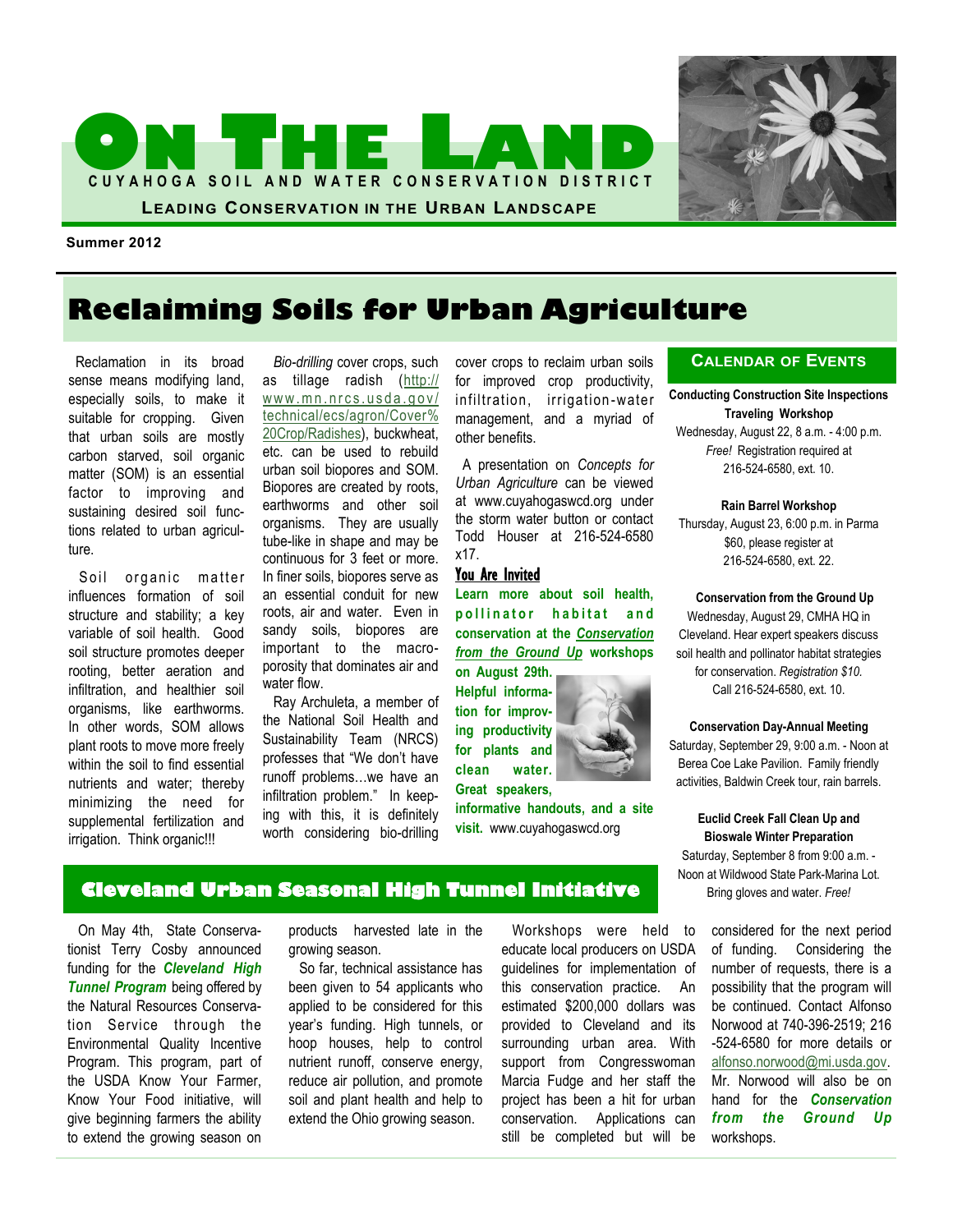# **ELECTION 2012**

 Soil and Water Conservation Districts are political subdivisions of the state that provide natural resource management assistance to county landowners and other units of local government. The Cuyahoga SWCD is currently funded by municipalities, Cuyahoga County and the Ohio Department of Natural Resources-Division of Soil and Water Resources. Each SWCD is administered by a board of five locally elected supervisors who serve three year terms. Each year any Cuyahoga County resident 18 years of age or older may vote in the election of SWCD supervisors (board members).

 This year, the Nominating Committee presents the following candidates to fill two open positions.

**Fred Cash of Richmond Heights, Tom Marsalis of Mayfield Village and Ruth Skuly of Cleveland Heights** were nominated. Residents of Cuyahoga County may vote for their favorite candidates at the Conservation Day event on September 29, 2012 from 9:30 - 11:30 a.m. at the Berea Coe Lake Pavilion or you can vote by absentee ballot. Contact the office at 216-524- 6580, ext.10 to request an absentee ballot or visit cuyahogaswcd.org for the required request form and instructions and the latest Conservation Day information after September 7th.

 Conservation Day is a family-friendly event and will be held on September 29 from 9:00 - Noon.

Please join us!

After 32 years with the USDA-NRCS and 6 with the National Park Service, District Conservationist Dave Kopchak

*Dave Kopchak Retires* 

is retiring. Dave served as DC in Wyandot & Medina counties, with very brief tenure in Lorain and Cuyahoga counties. His conservation work was amazingly varied over most of those years, primarily agricultural, but he also had the opportunity to work on urban issues and Ag-land preservation in the 1990s. Dave's last 10 years have been consumed by USDA program and contract administration. His plans include to still work in a conservation related position on a part time basis.

Congratulations Dave!

### **Ruth Skuly** Dr. Skuly is completing her 4th term on

the Board. Currently the board chair, she has served as treasurer and vice

**Fred Cash**

Fred recently retired as a partner with the engineering firm of CT Consultants, Inc. where he served as Project Manager under the Municipal Engineering Division. He was



employed in the engineering field for nearly 40 years with many years e x p e r i e n c e i n environmental engineering & construction services.

Mr. Cash is a graduate of the Fenn College of Engineering, Cleveland State University. As a

member of many professional organizations, he has presented papers at professional conferences, most recently focusing on the NPDES Phase II regulations and storm water management.

Mr. Cash currently serves as the Cuyahoga SWCD's Vice Chairman; and was re-appointed to serve another four year term by Governor Kasich to the Ohio Soil & Water Conservation Commission (OSWCC). Along with his experience in civil and environmental engineering, he will be able to continue to provide the necessary insight to meet the district's current and future responsibilities during these difficult economic times. Mr. Cash would welcome the opportunity to continue to serve on the Cuyahoga SWCD Board of Supervisors during what he believes is a critical time in conserving and protecting our natural resources. He resides in Richmond Heights and serves on several community committees.



**Tom Marsalis**  Tom Marsalis received a

Bachelor of Science degree from Cleveland State University. Before retiring in 2009, he was Deputy Commissioner of

Cleveland's Water Pollution Control Division with duties that included personnel, budget, fleet maintenance, engineering, construction, inspection, customer service, outreach, sewer repair, sewer cleaning, and the Capacity Management & Maintenance program. He served as the City of Cleveland's representative on the Cuyahoga RAP Technical Committee since 1990 and was an active member of the Northeast Ohio Storm Water Task Force that proposed storm water activities for communities to comply with the USEPA Storm Water mandated requirements. He also wrote the City of Cleveland Storm Water Compliance Permit application and the annual reports. He has lectured on storm water controls at conferences locally, nationally, and abroad and has provided assistance to the SWCD's storm water program. In addition, Tom has been involved in coordinating public events, including the Big Creek clean up and City of Cleveland Public Works Day, both of which the SWCD has been involved.

Tom resides in Mayfield Village. He has served on the SWCD Board and as an Associate Board member for two years.

chair, led the development of our Strategic Plan ,helped with community outreach and completing her ninth year as a director of the Ohio Federation of Soil and Water Conserva-

tion Districts. Ruth earned a BA in



biology from St. Xavier College (Chicago), an MS in environmental biology from Cleveland State University and a Ph.D. in Educational Administration from Kent State University. She retired from the Cleveland Municipal School District where she taught biology and environmental science before becoming an administrator. Ruth and her husband reside in Cleveland Heights and they own and manage a tree farm in Coshocton County where they have implemented programs under the federal Farm Bill. She has been instrumental in bringing federal cost share dollars to Cuyahoga County. She has also taken training in storm water management, brownfield redevelopment and is currently enrolled in the Urban Forestry Tree Commission Academy, all of which are relevant to helping to lead the District.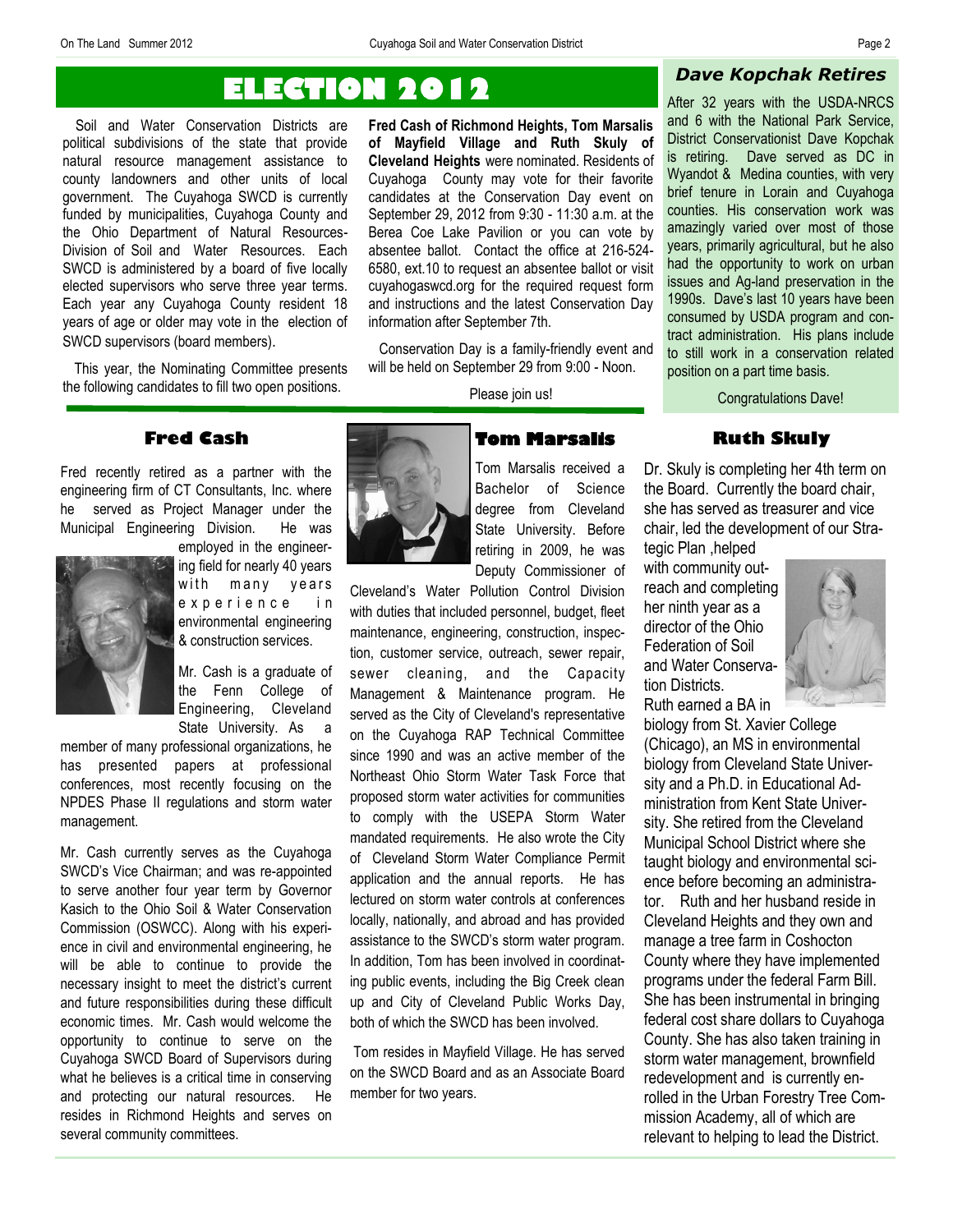# Cuyahoga Soil and Water Conservation District presents 63rd Annual Meeting & Conservation Day

Saturday, September 29, 2012

Berea Coe Lake Pavilion

7 Berea Commons (behind the library) 9:00 a.m. - Noon

# Join us for one or all of these fun, family-friendly educational events featuring:

- Save the rain for a sunny day!! Rain barrel "workshop" (Registration required at 216-524-6580, ext. 10)
- Take a guided hike along Baldwin Creek to visit the site of three dams scheduled for removal on Baldwin Creek. Learn why they are coming down.
- Stroll through the soil tent, watch soil demonstrations, play with "dirt" and make a tasty treat!
- Get near the water to get the scoop on aquatic bugs
- Learn about the LEAP Native Plants of the Year
- Fishing anyone? All ages come and learn how to cast (9 a.m. Noon)
- Congratulate our Conservation Heroes at 11:00 a.m. (refreshments)

Conservationist of the Year ~ Al Penko

Educator of the Year ~ Steven Warner

Volunteers of the Year ~ Heather & Andrew Blonsky

 Sip a refreshment and find out how the Cuyahoga SWCD programs get conservation off the ground!!!

## **City of Berea ▪ Container Compliance Corporation Cleveland Metroparks ▪ Cuyahoga County Farm Bureau**

**Conservation Day 2012 is possible due to the support of our sponsors and conservation partner agencies:**

### **LEAP for Biodiversity ▪ USDA-NRCS**

Come for all or part of the activities. To register call 216-524-6580, ext. 10

Visit www.cuyahogaswcd.org for the latest information





# **Cuyahoga SWCD Supervisor Election**

**Five volunteer board members oversee the operations of the Cuyahoga SWCD. Each year candidates are solicited to run for the Board of Supervisors and the public is encouraged to participate in their election. Voting takes just a few seconds and**  will take place **between 9:30 - 11:30 a.m. at the event. See page 2 for candidate information and check our website for the latest Cuyahoga S W C D p r o g r a m information and updates.**